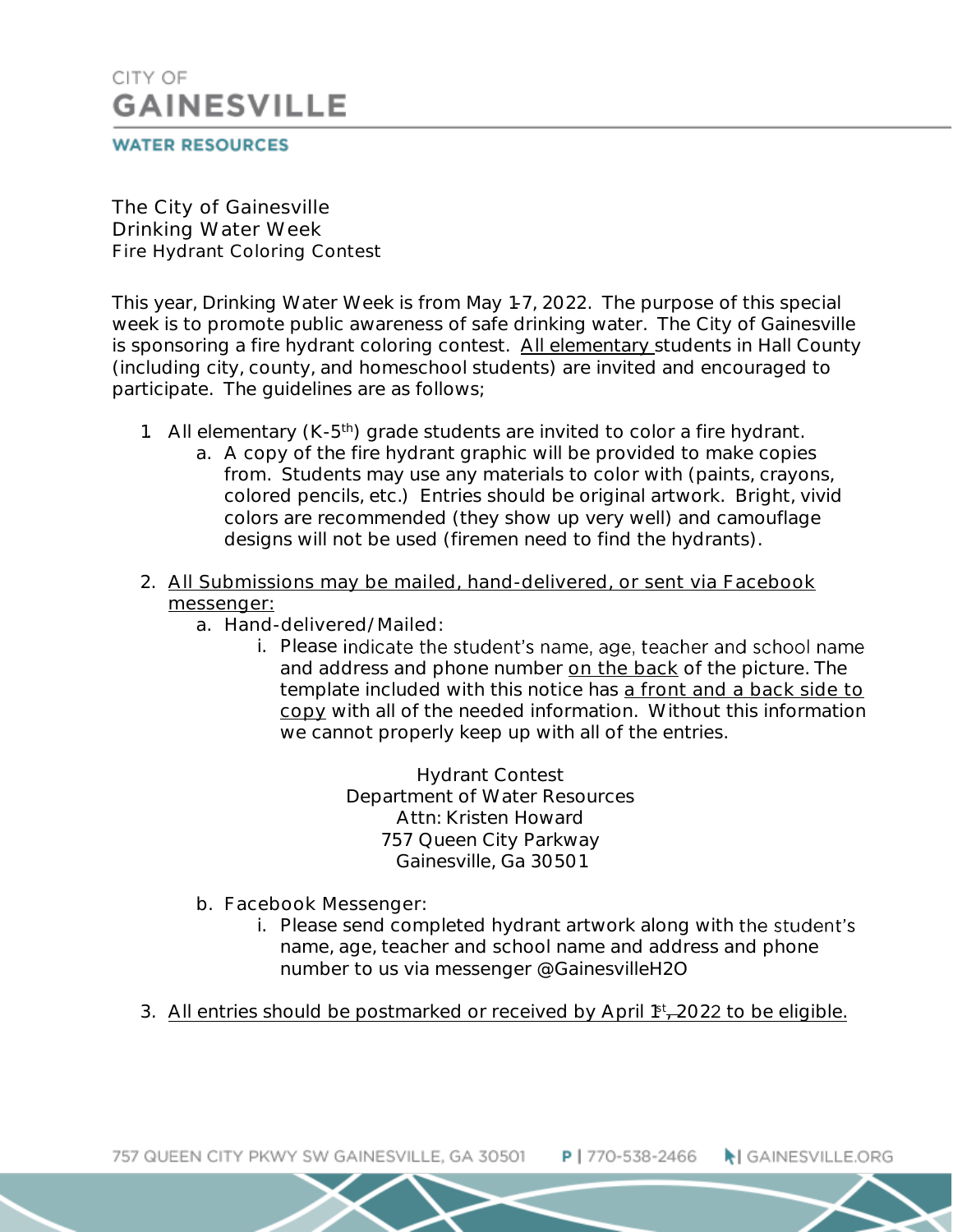## CITY OF **GAINESVILLE**

## **WATER RESOURCES**

- 4. Each student may turn in only one submission. Submissions will not be returned; select entries will be framed and presented at the end of the year awards ceremony.
- 5. There will be 3 winners. All winners will win a pizzeria gift card and have their design recreated onto a fire hydrant in the City of Gainesville. The winner will also be presented their framed drawing. \* Due to the unpredictability of school closures, framed drawings and hydrant location will be distributed via mail\*
- 6. If you would like to have Water Department Staff zoom with your classroom to share about the importance of clean drinking water and water conservation please call Kristen Howard at (770) 532-7462. We hope that this program will provide a fun way to engage students in learning about their drinking water resources.

*Questions? Kristen Howard at (770) 532-7462 khoward@gainesvillega.gov.*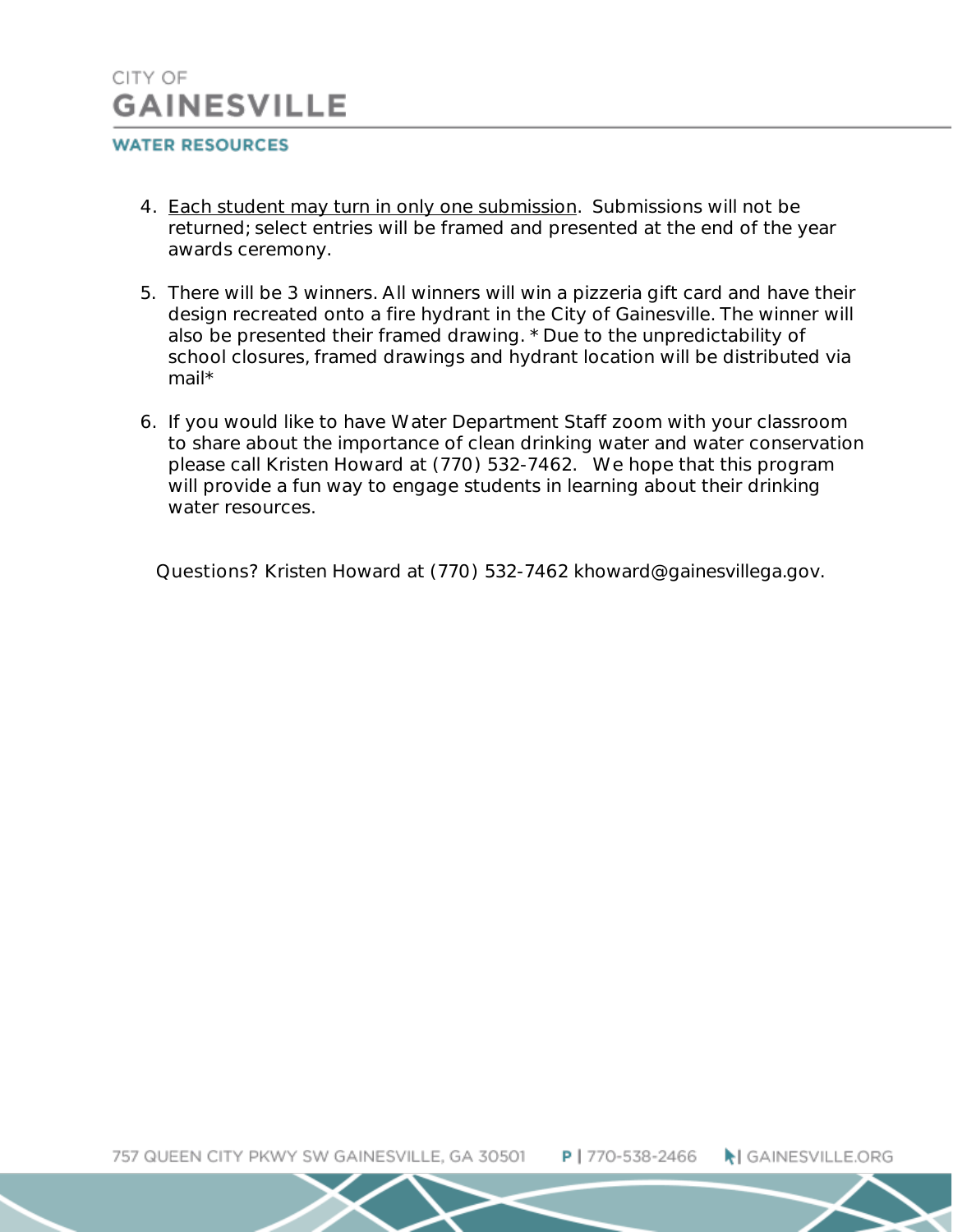